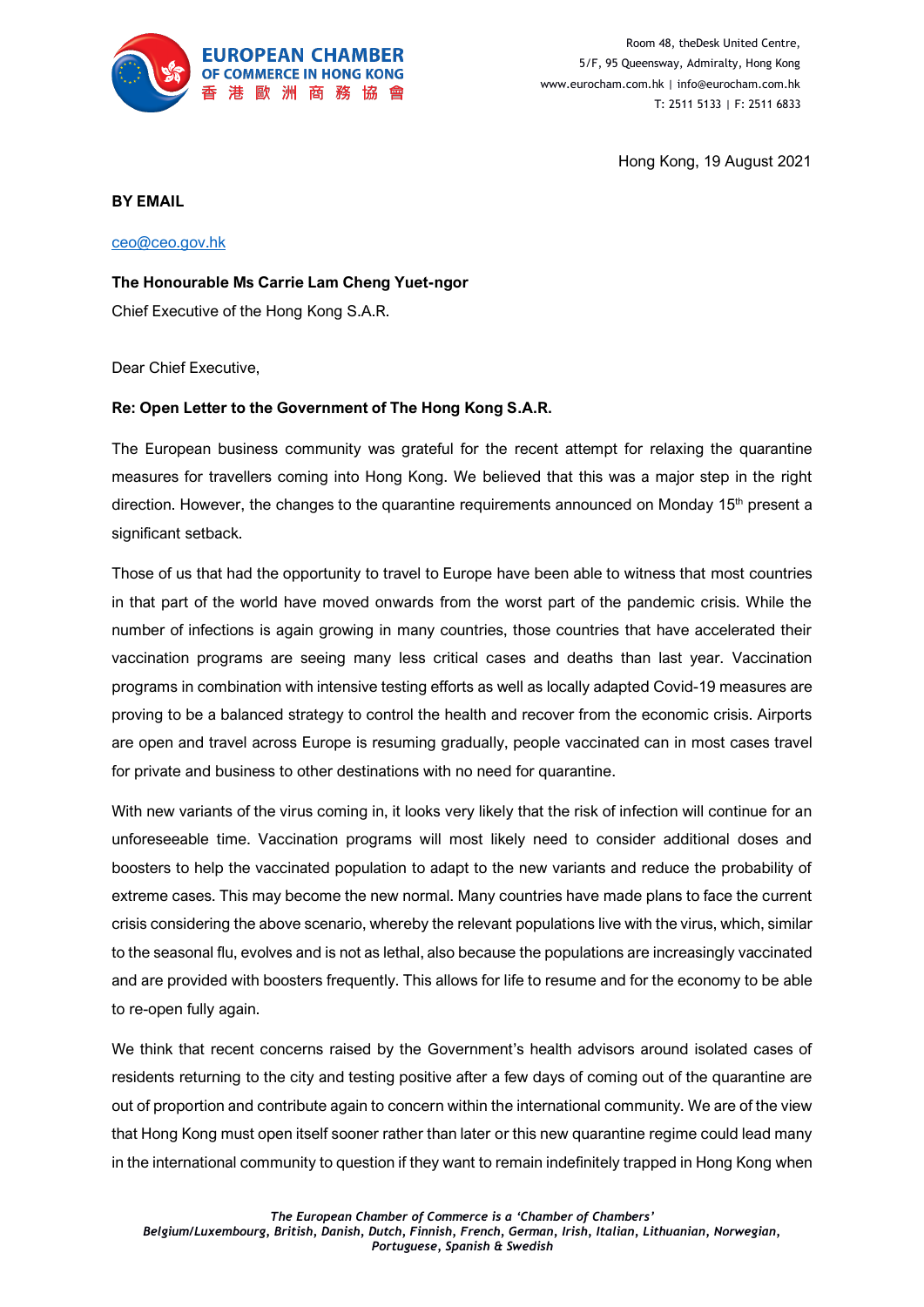

the rest of the world is moving on. This concern amongst the international business community could pose, undoubtedly, a growing threat to Hong Kong's status as an international business centre.

We would therefore encourage the Hong Kong Government as a matter of urgency to consider the following actions:

- 1) Create and communicate a clear exit strategy to the pandemic which would take into account not only the local health concerns regarding Covid-19 but also the overall mental wellbeing of the entire population, particularly the most vulnerable groups such as children and the elderly. Formulating such an exit strategy would be the basis to restore confidence as well as enabling businesses (both local and international) to plan ahead;
- 2) continue to step up efforts on the vaccination of the remaining population; and
- 3) continue to relax all quarantine measures for vaccinated visitors as this will help to reactivate the international (as well as local) business in conjunction with intensive testing efforts.

Finally, the European Chamber of Commerce wishes to offer, once again, its help to the Hong Kong Government. As a business community and stakeholder in Hong Kong, we believe it is one of our duties to express our views and make suggestions to the Hong Kong Government with the target to help maintain the competitive edge for this unique city, which many of us also call their home.

## Sincerely,

For and on behalf of The European Chamber of Commerce in Hong Kong

Frederik Gollob

Chairman of the Board of Directors

**CC:**

Mrs Sophia Chan Siu-chee [sfhoffice@fhb.gov.hk](mailto:sfhoffice@fhb.gov.hk)